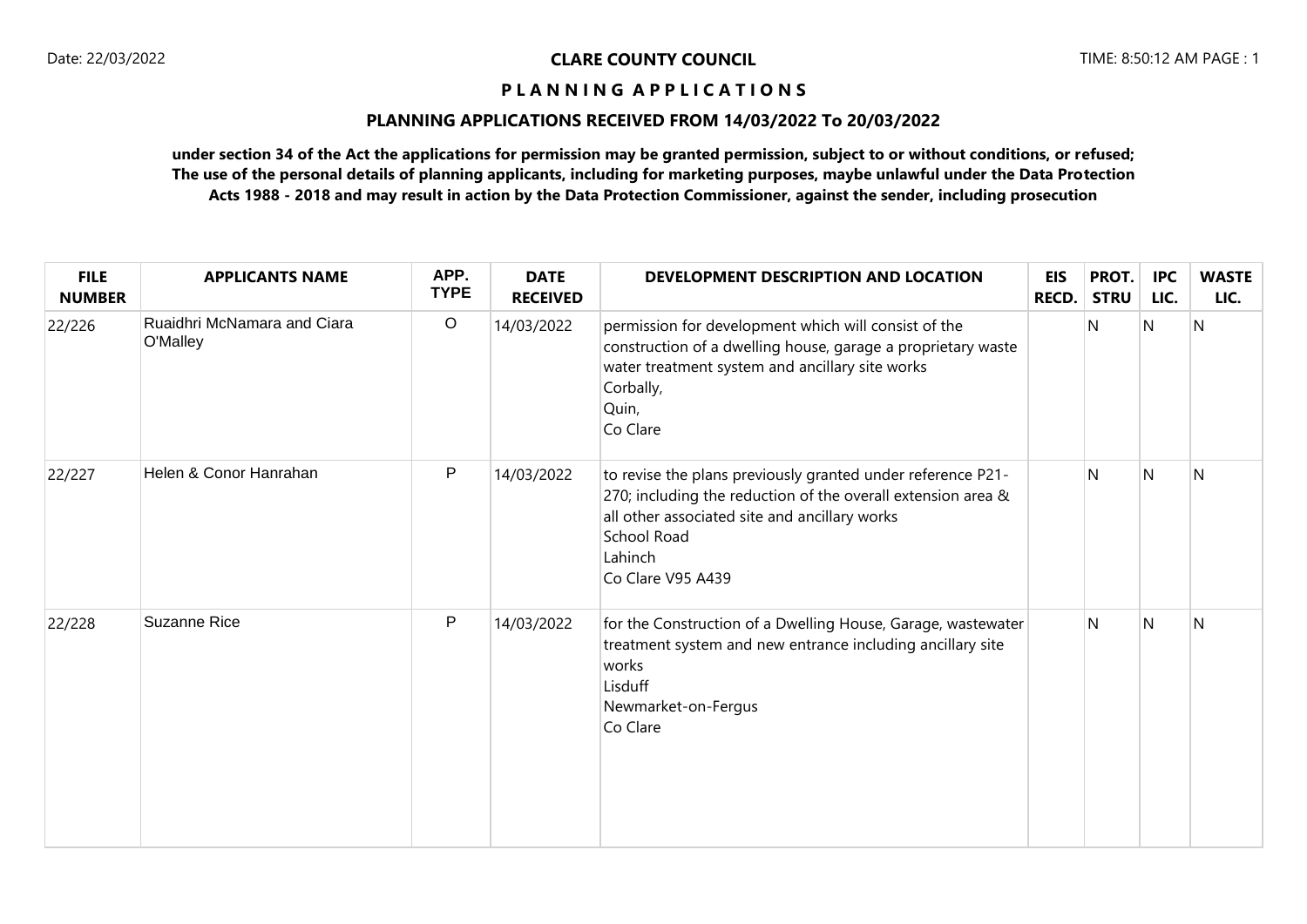## **PLANNING APPLICATIONS RECEIVED FROM 14/03/2022 To 20/03/2022**

| 22/229 | Pat Murtagh                    | P | 14/03/2022 | for the construction of a single storey extension to the side<br>and rear of the existing dwelling together with all associated<br>ancillary and incidental site works<br>4 Millbrook<br>O'Briens Bridge<br>Co Clare | N            | N | N            |
|--------|--------------------------------|---|------------|----------------------------------------------------------------------------------------------------------------------------------------------------------------------------------------------------------------------|--------------|---|--------------|
| 22/230 | Pat & Joan McNamara            | P | 15/03/2022 | to construct an extension to the rear and modify existing<br>dwelling and associated works<br>Cloondorney Beg<br>Tulla<br>Co Clare                                                                                   | $\mathsf{N}$ | N | $\mathsf{N}$ |
| 22/231 | James Gunning & Nicole O'Regan | P | 16/03/2022 | to erect a dwelling house and garage and entrance and<br>install a septic tank and percolation area and all associated<br>site works<br>Ballykelly<br><b>Broadford</b><br>Co Clare                                   | N            | N | N            |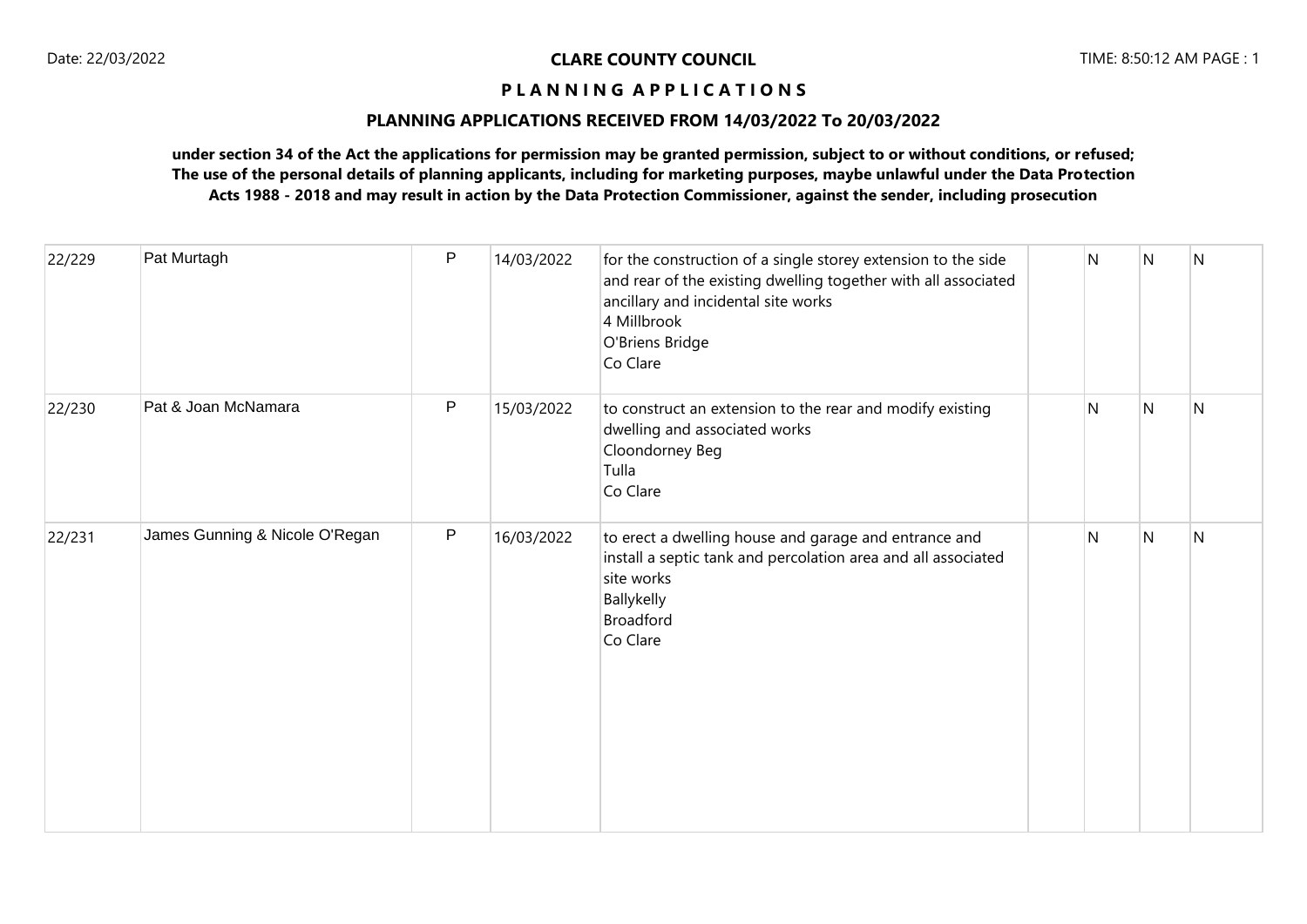# **PLANNING APPLICATIONS RECEIVED FROM 14/03/2022 To 20/03/2022**

| 22/232 | Michael O'Loughlin | P            | 16/03/2022 | for the following development PERMISSION for the<br>construction of a 2 storey dwelling, detached domestic<br>garage, onsite wastewater treatment system and percolation<br>area, connection to necessary services, utilization of existing<br>entrance as a shared entrance, together with all associated<br>and incidental site works<br>Drumlesh<br>Inagh<br>Co Clare | N | N | N |
|--------|--------------------|--------------|------------|--------------------------------------------------------------------------------------------------------------------------------------------------------------------------------------------------------------------------------------------------------------------------------------------------------------------------------------------------------------------------|---|---|---|
| 22/233 | P Sexton           | $\mathsf{P}$ | 16/03/2022 | demolish part of existing dwelling/storage area, to extend<br>existing dwelling and connect to existing septic tank<br><b>Breaffy South</b><br>Miltown Malbay<br>Co Clare                                                                                                                                                                                                | N | N | N |
| 22/234 | Cora Commane       | P            | 16/03/2022 | to renovate and extend the existing Dwelling House upgrade<br>the existing septic tank with a new waste water treatment<br>system & all other associated site and ancillary works<br>Greyrock<br>Lisdoonvarna<br>Co Clare V95 V0N7                                                                                                                                       | N | N | N |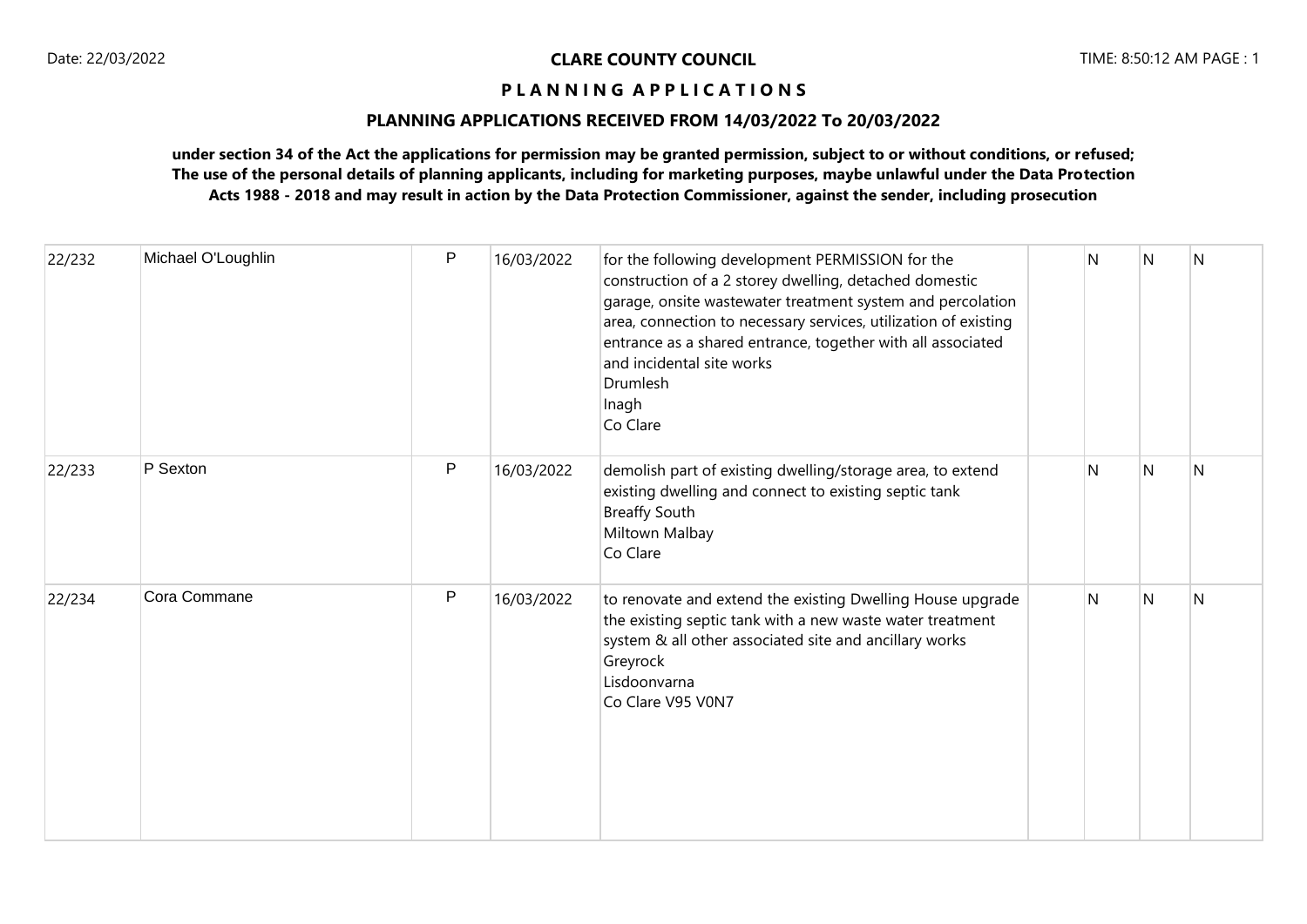### **PLANNING APPLICATIONS RECEIVED FROM 14/03/2022 To 20/03/2022**

| 22/235 | John Hayes                     | P       | 16/03/2022 | for the following development 1) Construction of a new<br>detached dwelling house and 2) Installation of new<br>proprietary Effluent Treatment system<br><b>Ballycannon North</b><br>Meelick<br>Co Clare  | N            | N            | $\overline{N}$ |
|--------|--------------------------------|---------|------------|-----------------------------------------------------------------------------------------------------------------------------------------------------------------------------------------------------------|--------------|--------------|----------------|
| 22/236 | Kate Comerford & Cyril Collins | $\circ$ | 16/03/2022 | permission to build a new Dwelling & all other associated site<br>and ancillary works<br>Cloonsheerea<br>Truagh<br>Co Clare                                                                               | $\mathsf{N}$ | N            | IN.            |
| 22/237 | James O'Doherty                | P       | 16/03/2022 | to demolish a sub-standard cottage and its replacement with<br>a new residential farmhouse including a new wastewater<br>treatment system and ancillary groundwork<br>Carrowduff<br>Kilshanny<br>Co Clare | N            | N            | IN.            |
| 22/238 | <b>Aedin Reid</b>              | P       | 16/03/2022 | for the construction of a dwelling house, garage and<br>proprietary waste treatment plant, bored well, new entrance<br>and including all ancillary site works<br>Drummin<br>Ardnacrusha<br>Co Clare       | N            | <sup>N</sup> | N              |